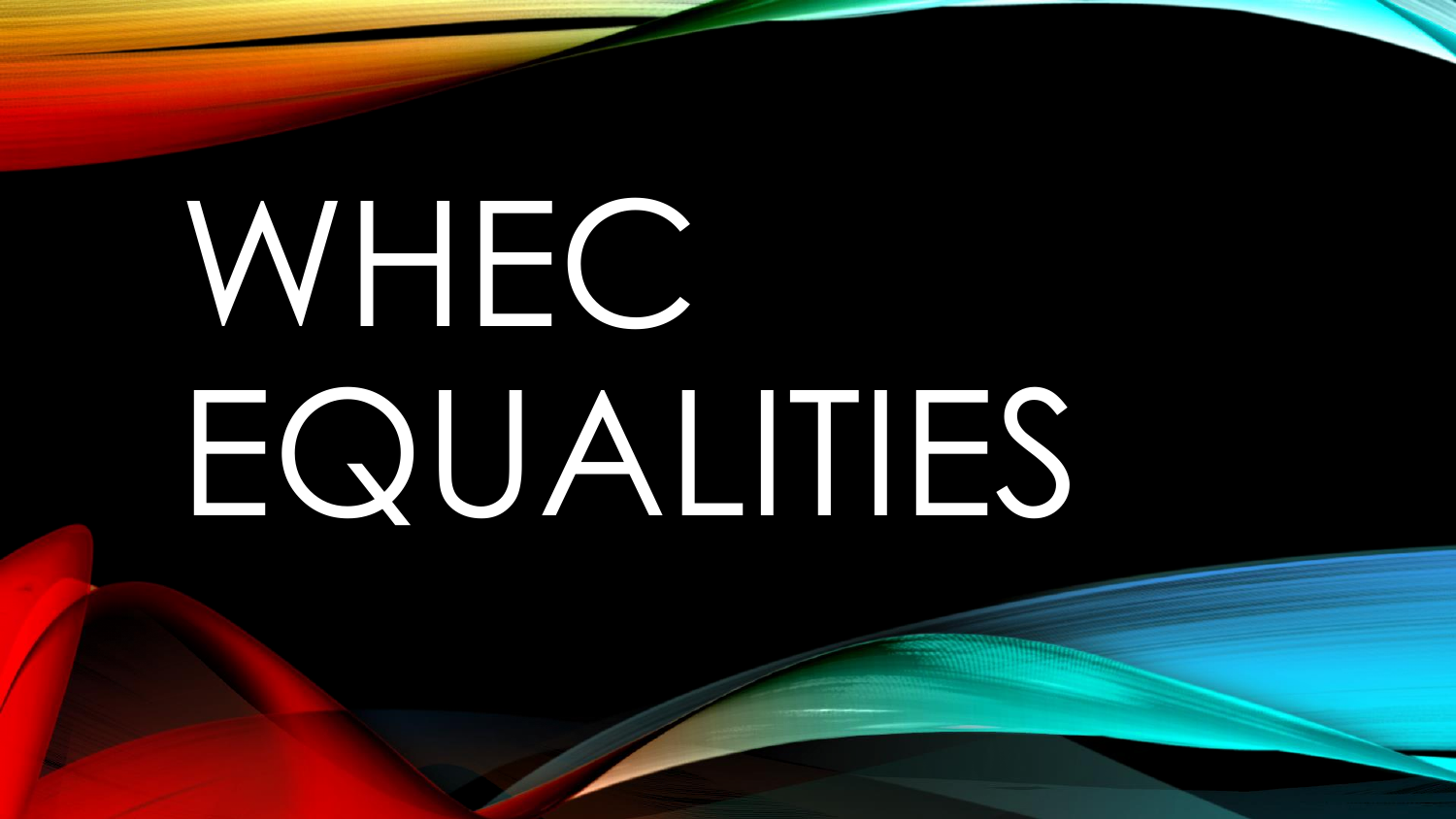## WHAT IS EQUALITY?

- **Google says –**
- **Equality** means "the state of being **equal**." It's one of the ideals a democratic society and is often associated with progress toward that ideal of everyone being truly **equal.**
- Across the globe there are fights to attain different kinds of **equality**, like racial **equality**, gender **equality**, LGBT **equality** or **equality** of opportunities available for people of different classes.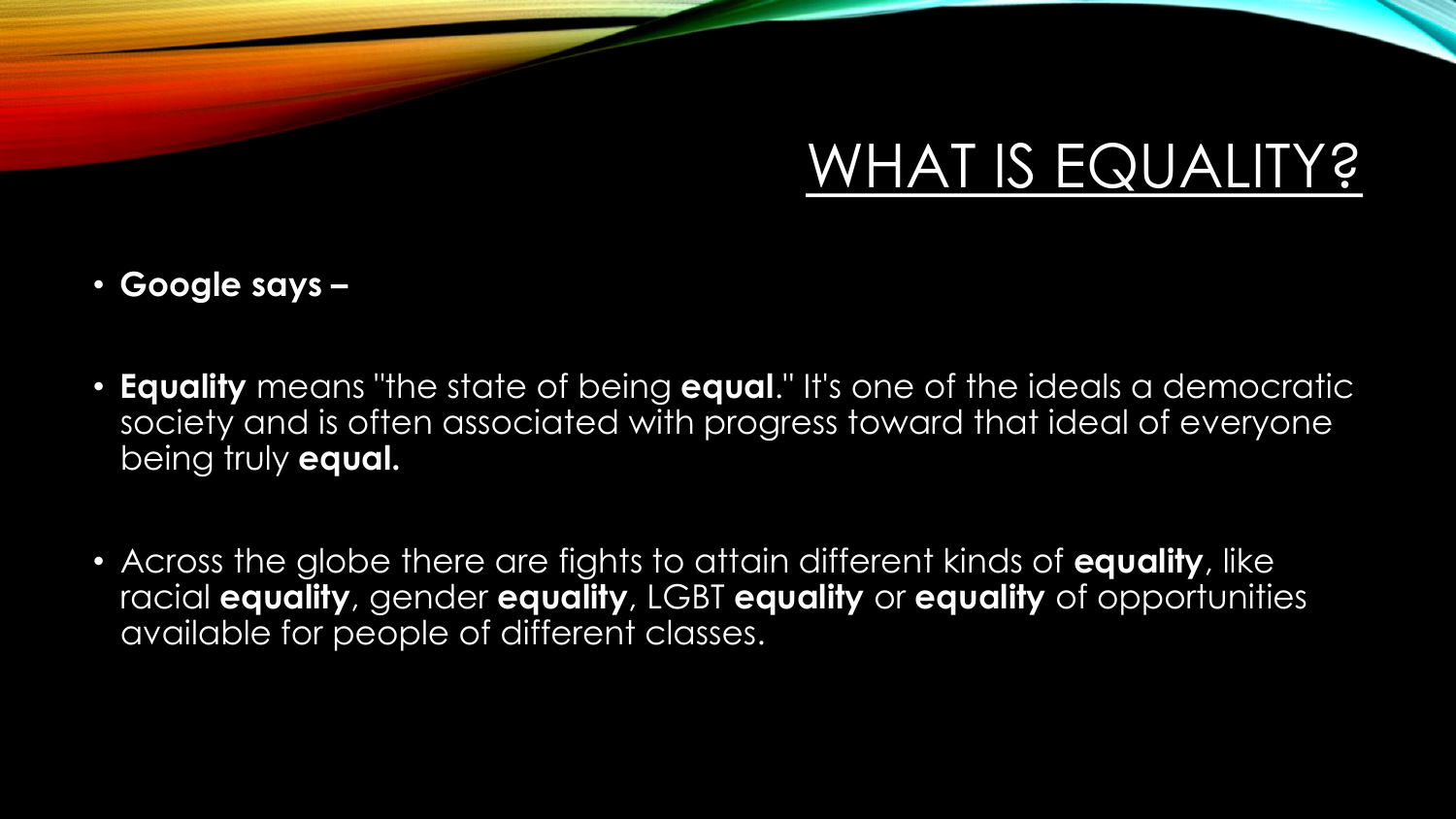## WHAT IS EQUALITY?

#### • **At WHEC…**

- We want to ensure every single pupil is treated equally, fairly and with respect. We want every pupil to attend school and feel included.
- Regardless of their age, gender, sexual orientation, race, religion, disability, or any other defining characteristic.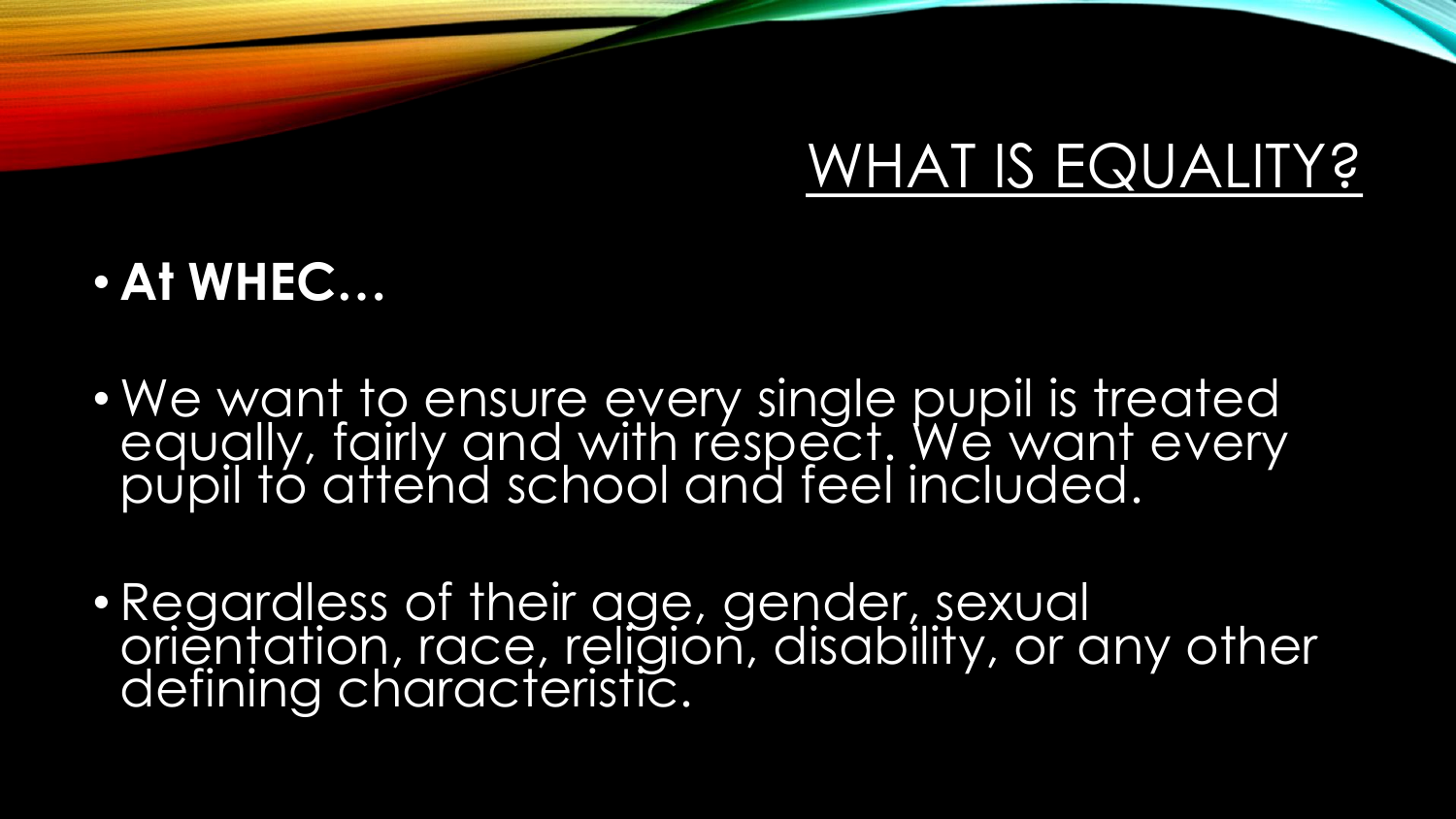## HOW ARE WE GOING TO DO THIS?

- New Anti-Bullying and Equalities Policy
- WHEC Equalities Group
- Equality Education and Banter vs Bullying Education in PSE
- Anti-Bullying Week 2019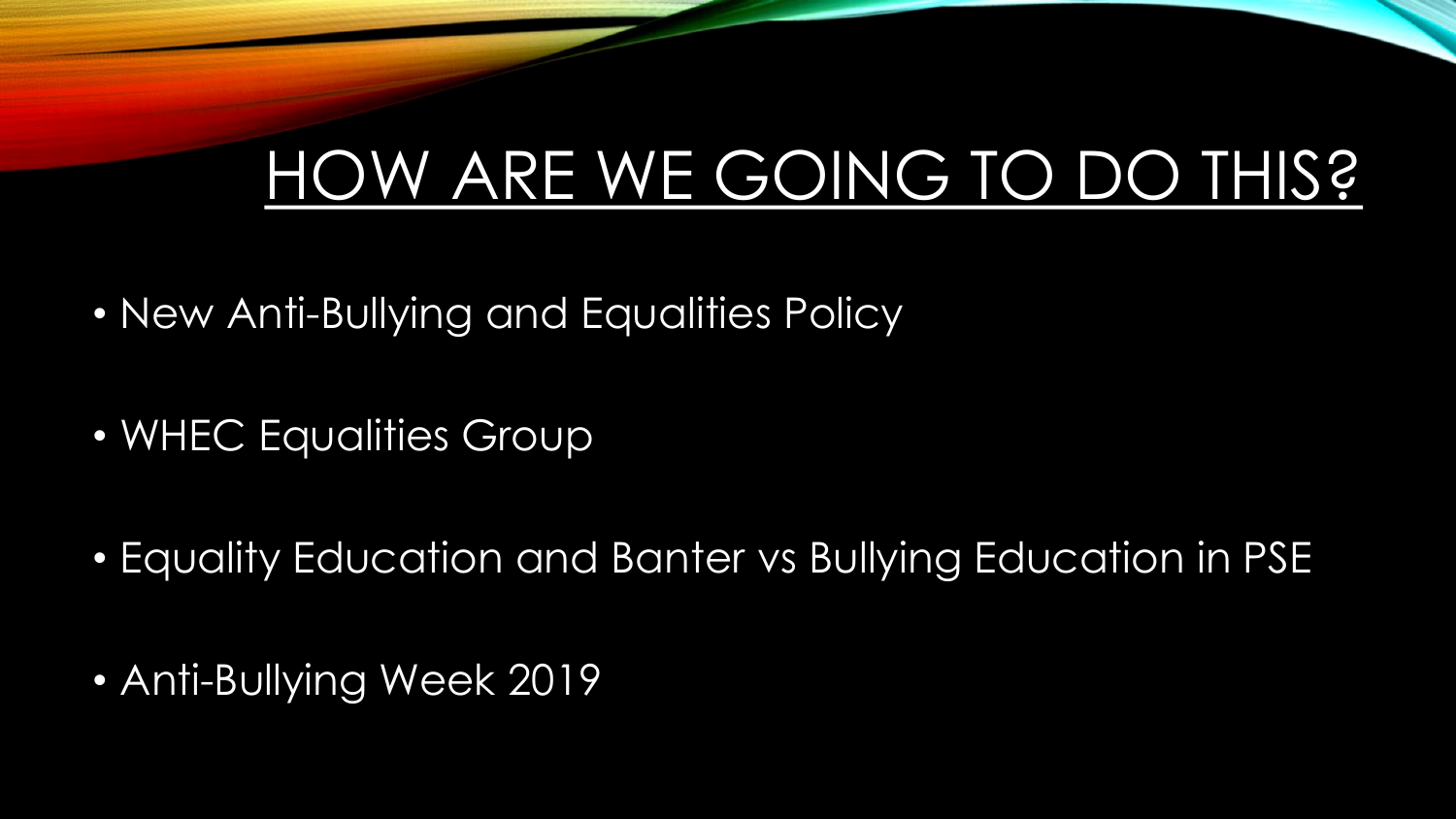#### PUPIL FRIENDLY POLICY

- You are going to see this around the school – in every classroom and on various noticeboards.
- It gives us details about what bullying is, what banter is and the various different types of bullying that occur
- The most important bit is who to report things to

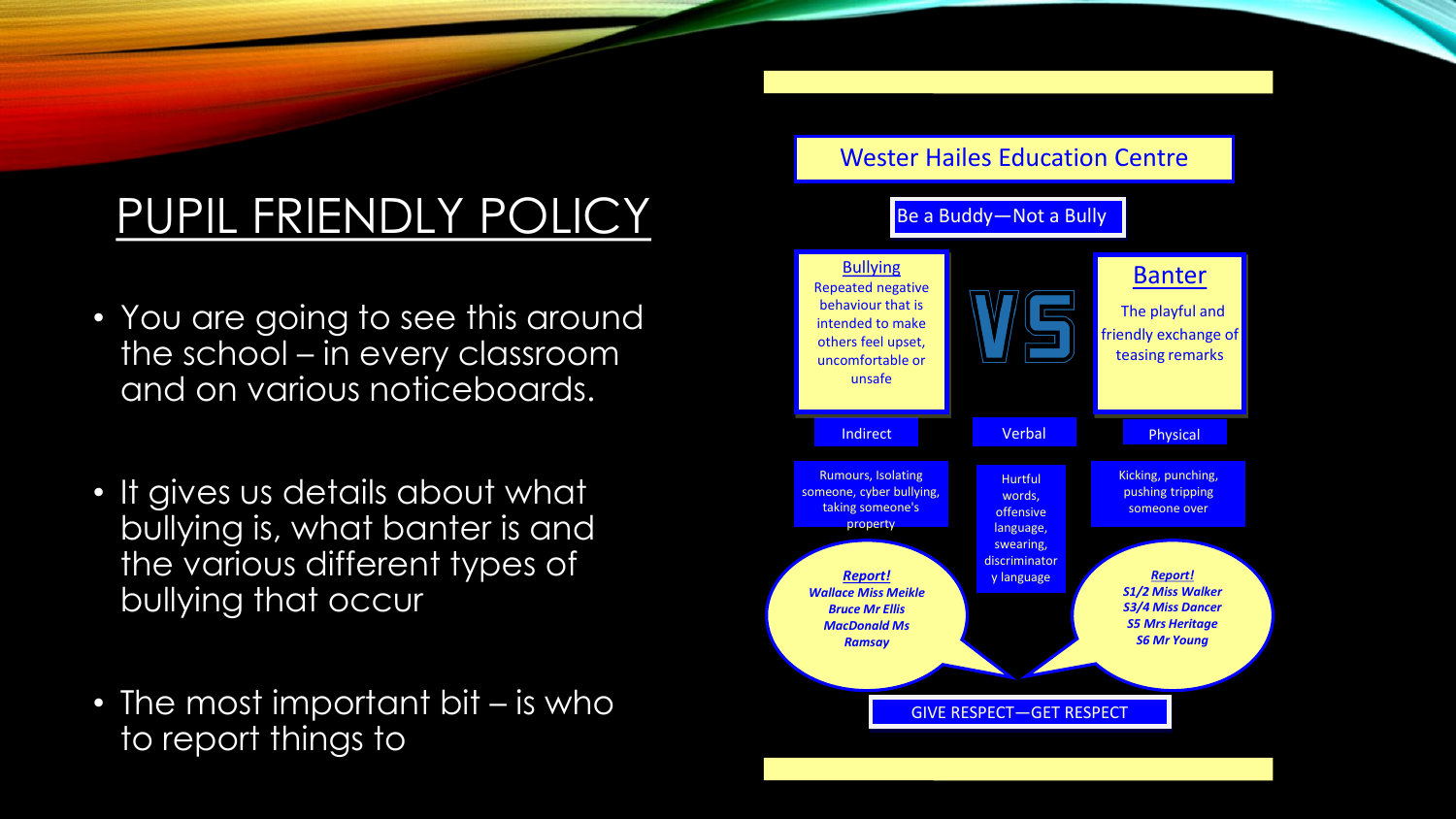## WHAT CAN YOU DO?

- Be respectful to everyone in school peers, teachers, staff, visitors
- You don't have to be everyone's friend but you do need to be respectful
- Report any incidents of inequality or bullying as soon as you can!
- Join our WHEC Equalities Group